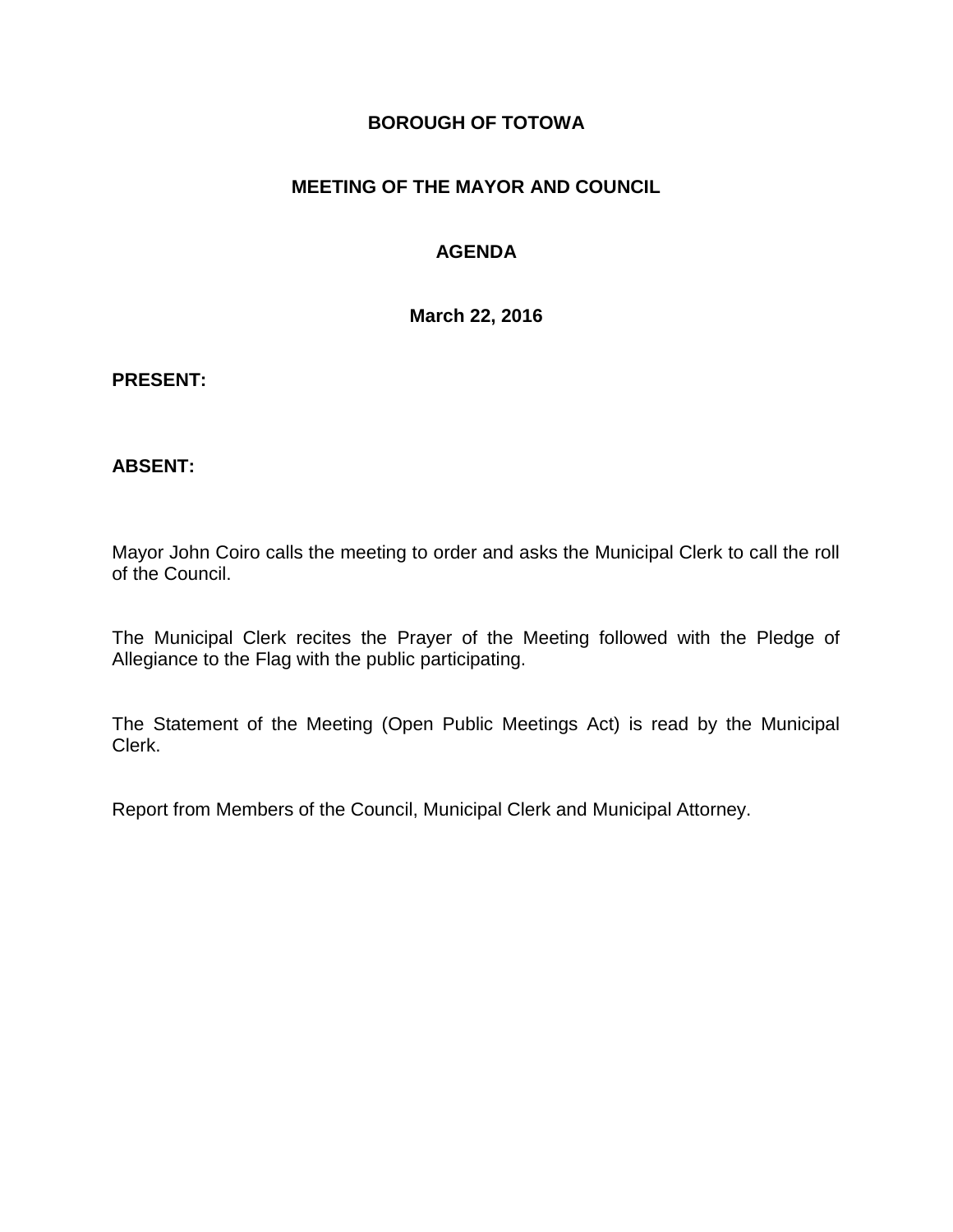Minutes of the Mayor and Council for the meeting of March 8, 2016.

## **COMMITTEE ON FINANCE: PICARELLI, D'ANGELO, FONTANELLA.**

Resolution No. 2016-07 for the payment of bills.

Resolution No. 2016-08 Authorizing The Transfer Of 2015 Budget Appropriations.

Resolution To Introduce The 2016 Municipal Budget.

Recommendation of the Committee to appoint a Court Administrator.

Appointment by the Mayor.

Confirm the appointment.

Accept the bids for Solid Waste Collection Services.

Recommendation of the Committee to adopt a resolution to award the contract/reject the bids for Solid Waste Collection Services.

Authorize the Borough Attorney to prepare and the Borough Clerk to advertise for RFP's for 2016 Tax Appeal Consultant Services.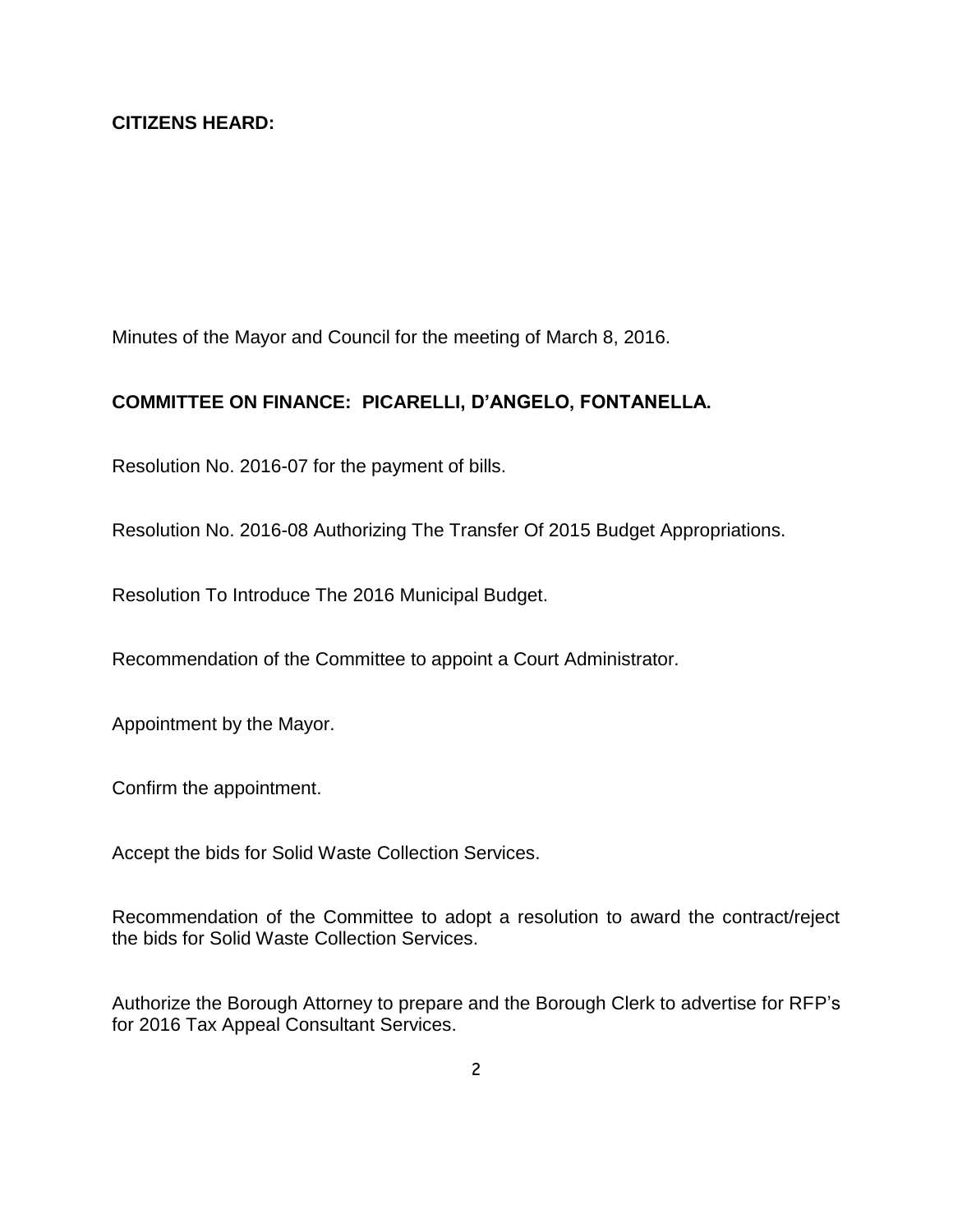# **COMMITTEE ON PUBLIC SAFETY: PUGLISE, FONTANELLA, BUCHER.**

Fire Department TSAP for 2015.

## **COMMITTEE ON PUBLIC WORKS: D'ANGELO, PUGLISE, ANDRIANI.**

Recommendation of DPW Superintendent Jim Niland for a grade increase for DPW Laborer Gregory LaRose from Grade 4 to Grade 3.

## **COMMITTEE ON ENG. & PUB. PROPERTY: FONTANELLA, ANDRIANI, D'ANGELO.**

Payment Estimate No. 4 (Final) in the amount of \$2,936.00 to Mak Group, LLC for the Municipal Complex Roof Project.

Letter from the Do Good Student Support Group requesting permission to use the Municipal Parking Lot on Sunday, April 10, 2016 for a fundraising trip to the Sands Casino in Pennsylvania.

## **COMMITTEE ON LIAISON & INSPECTION: ANDRIANI, BUCHER, PICARELLI.**

Resolution Authorizing Contract For Geese Control Services For 2016.

Resolution Authorizing Contract For Fertilizer And Weed Control Services For 2016.

Letter of resignation from Pool Secretary Jennifer Bernardo.

Letter from the Totowa Board of Health advising that the Annual Rabies Clinic will be held on Tuesday, April 26, 2016 at the DPW garage.